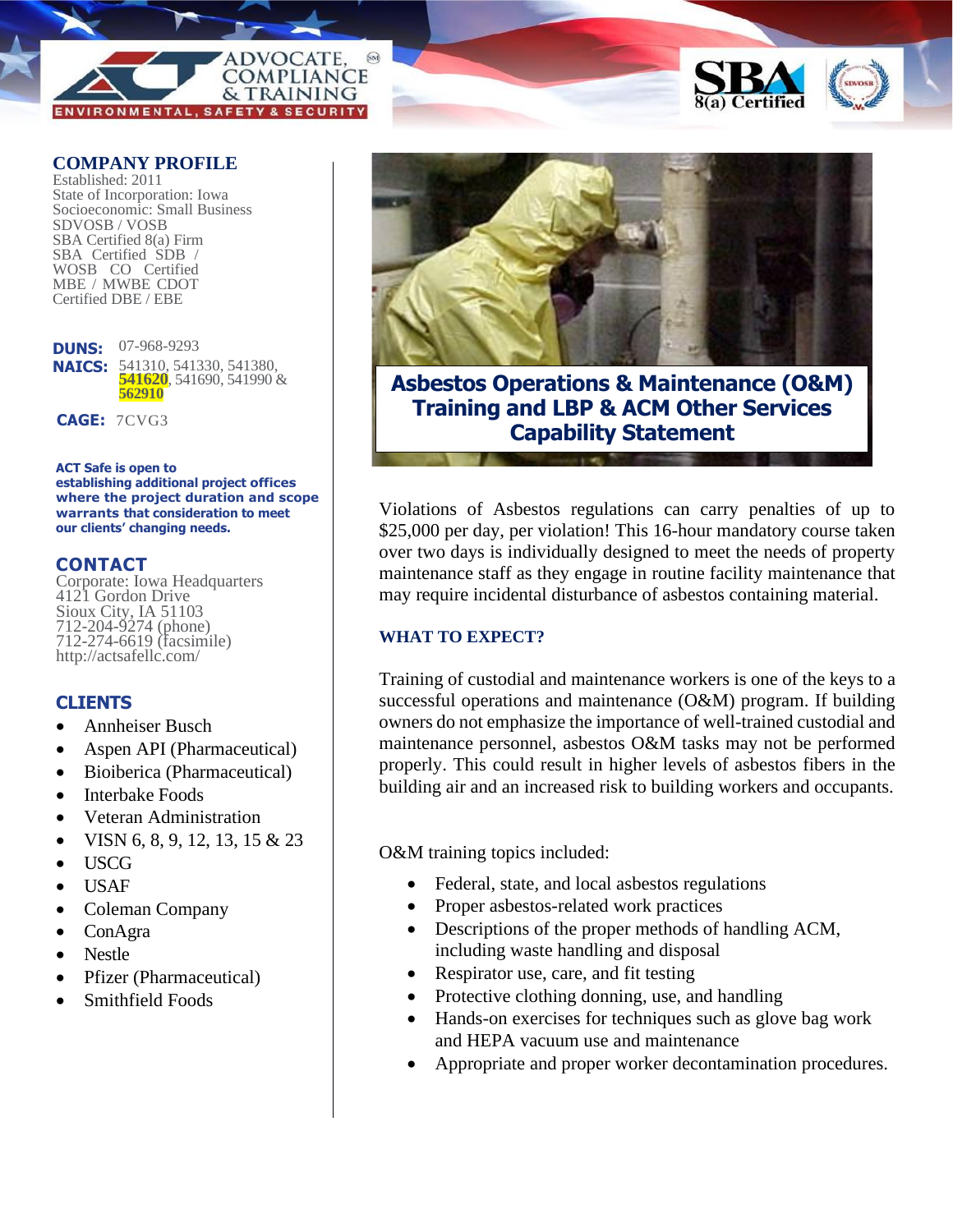## **OTHER ASBESTOS AND LEAD BASE PAINT SERVICES**

ACT provides our clients with cost effective, accurate, and timely investigation and management services for projects involving asbestos and lead-based paint. We utilize state-of-the-art x-ray fluorescence technology for quick and accurate lead-based paint inspections and have decades of experience with asbestos inspections, project designs and project management.

ACT offers a tenured team of asbestos and lead based paint project managers and technicians. All our staff maintains requisite certification and safety training required to sample and manage asbestos and lead based paint.

#### **WHO WOULD BENEFIT**

Everyone benefits from an environment free of exposed lead-based paint and friable asbestos. Our clients that demand efficient and timely asbestos and lead based paint inspection services include construction contractors, municipalities, developers, and engineering firms. Many municipalities are responsible for U.S. Department of Housing and Urban Development (HUD)-funded lead-based paint inspection and remediation programs. ACT's staff has extensive experience managing and implementing HUD's requirements under these programs. Additionally, numerous colleges, universities, school districts, and hospitals have benefited from ACT's comprehensive asbestos and lead based paint inventories prior to renovation and demolition projects.

#### **SERVICES**

• Municipal HUD LBP Program Management Services

**DVOCATE COMPLIANCE** & TRAINING

- XRF Lead Based Paint Sampling
- Lead Based Paint Inventories
- Lead Risk Assessment
- Lead Based Paint Remediation Specifications
- Lead Clearance Inspections
- Asbestos Sampling
- Asbestos Inventories
- Asbestos Project Designs
- Demolition Specs for ACM-Containing Structures
- Air Monitoring
- Personal Exposure Monitoring
- Training that meets 40 CFR 763.92 and 29 CFR 1926.1101(k)(9)(ii) {All State & Federal requirements}